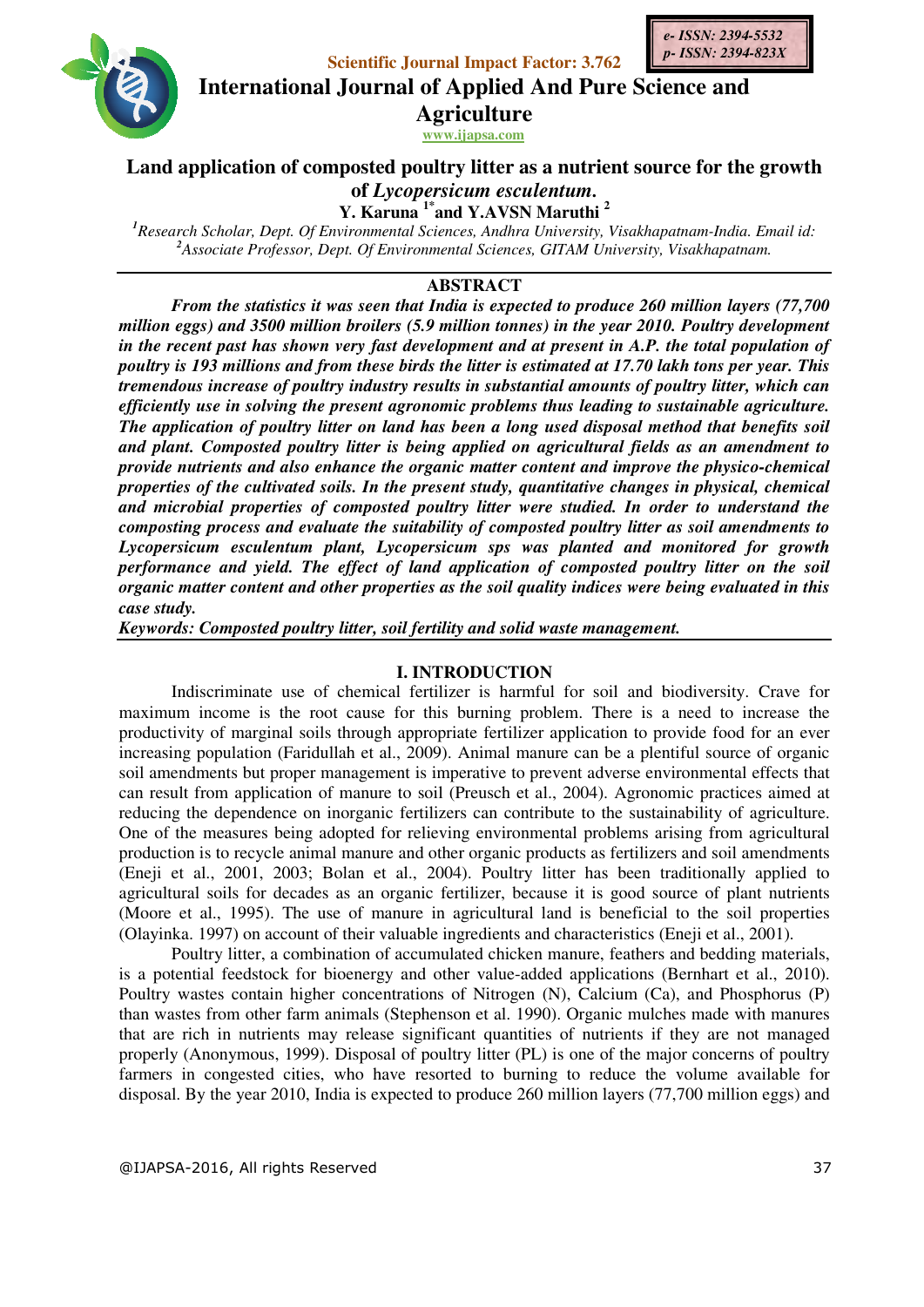3500 million broilers (5.9 million tones) (http://mofpi.nic.in). As per the last 17th livestock census, the state of Andhra Pradesh ranks first in poultry population (21.0% of the country). There is a very sharp increase by around  $62\%$  in the fowl population and by  $61\%$  in the total poultry in the state during the period from 1997 to 2003 (www.17th Live Stock census India). Poultry development in the recent past has shown very fast development and at present in A.P. the total population of poultry is 193 millions and from these birds the litter is estimated at 17.70 lakh tons per year (www.appcb.ap.nic.in). This tremendous increase of poultry industry results in substantial amounts of poultry litter, which can efficiently use in solving the present agronomic problems thus leading to sustainable agriculture.

Composting may provide a beneficial alternative method for handling poultry litter due to immobilization of nutrients and a reduction in litter volume. Studies have shown that the composting process immobilizes N in the litter and produces humus, a source of organic materials and slow release-nutrients (Paul and Clark, 1996). The slow release of nutrients from composted poultry litter (CPL) may lessen adverse environmental effects from leaching of N in run-off from farmlands (Chang and Janzen, 1996).

Vegetable crops fetch attractive prices at local markets and generate income through out the year. Vegetables provide household nutritional security since they are rich in vitamins, minerals and roughage which constitute the essentials of a balanced diet. The use of Poultry litter as a source of fertilizer would mitigate the problem of poultry litter disposal. Therefore, use of composted poultry litter as manure will result in reduced levels of environmental pollution and brings about sustainable agricultural development.

## **II. MATERIALS AND METHODS**

## **A. Study area**

 The pot experiments were carried out at Surya Farms, Thagarapuvalasa in Gudivada Village, Vizianagaram (Dist), Andhra Pradesh, India during July 2008 to July 2009. Poultry litter was collected from progressive poultry farm in Boyapalem, Visakhapatnam. The test soil was collected from Surya Farm. Analysis of physico chemical characteristics of garden soil was carried out as per standard procedures (Jackson, 1973). Litter was obtained from a poultry farm in Boyapalem consisting of 2000 $m^2$  concrete floored houses with a stocking density of 20 fowls /m<sup>2</sup> at the start of each 60-day production cycle; the floor is covered with  $5\text{kg/m}^2$  of rice hull. It was highly efficient moisture absorbent and constitutes an important source of carbon in poultry litter used as fertilizer (Sweeten, 1988).

# **B. Sampling Procedure for Fresh Litter**

 At the end of each production cycle after removal of the birds, the litter was removed with a loading shovel and piled under cover and the floors were washed and disinfected. Specifically ten samples each of 200g were obtained from random points in each pile, at depths of 50-100 cm. These ten samples were then pooled. The final collected composite samples of 2 kg fresh litter was collected. The fresh litter samples were taken in cleaned, sterilized test tubes for physico-chemical and microbial analysis. The analysis was done with in 24- 48 hours collection of Fresh poultry litter (Lopez-Mosquera. et al. 2007).

### **C. Composting**

The poultry litter collected from the poultry farm was composted in a prototype composter (cement vessel). This vessel was constructed with a volume of 250 l. Then it was filled with  $120 \pm 1$ Kg of poultry litter. During composting period, stirring of litter was carried out successively at weekly intervals. Care was taken to retain moisture. After 60 days of composting, the composting material was collected and then transformed in to experimental pots.

# **D. Drying**

The samples of poultry litter (fresh and composted poultry litter) were collected and dried at shaded light. The samples were sieved through the 2mm screen, homogenized for further analysis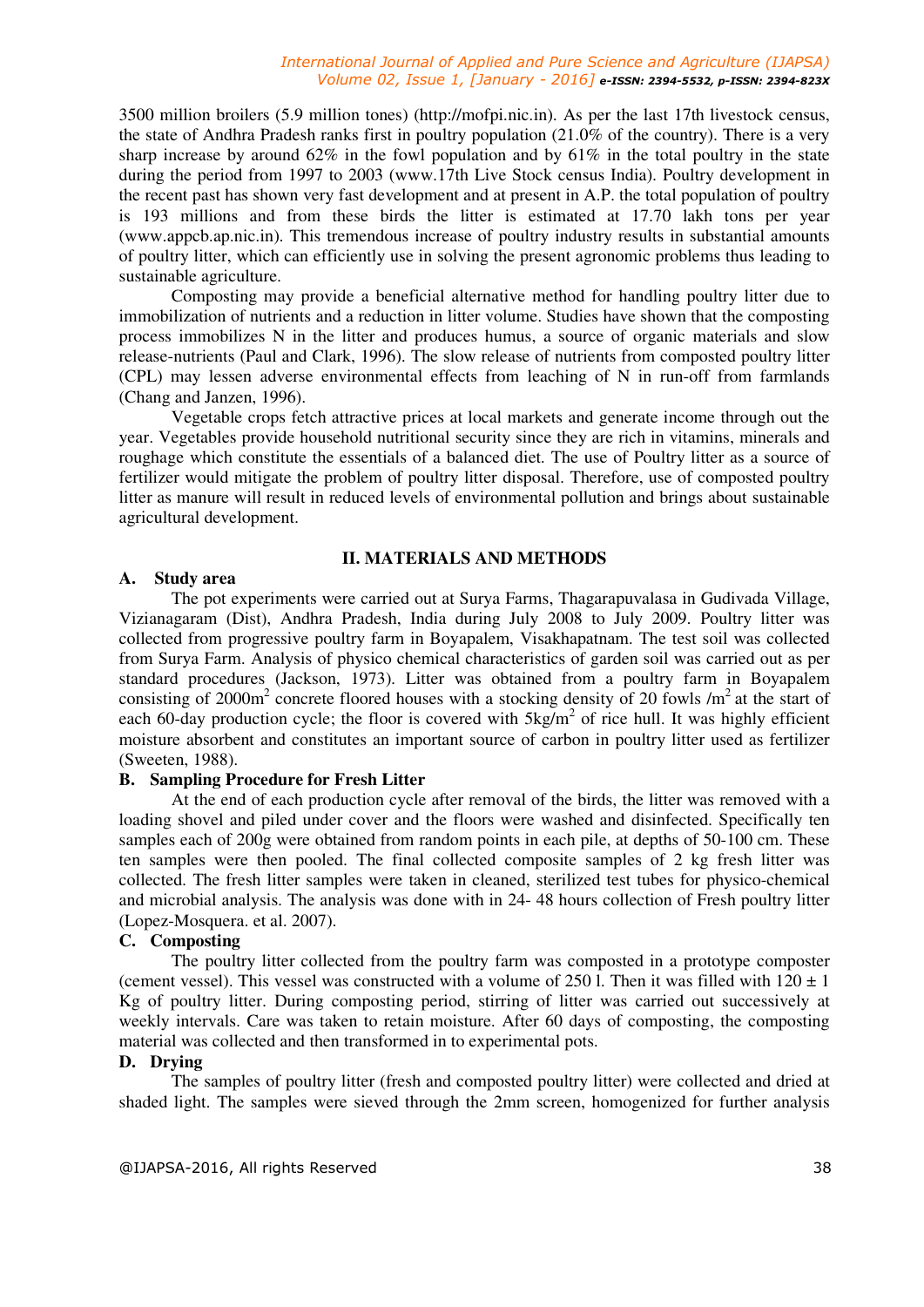(Anderson and Ingram, 1998). Then all homogenized samples (both fresh and composted) were carried to the laboratory with necessary precautions. Simultaneously both control and test soil samples were analyzed for their nutritive value.

### **E. Laboratory/ analytical methods**

The garden soil, fresh and composted poultry litter samples were analyzed for the following Physico-Chemical and microbial parameters and were analyzed before the plantation of seeds.

# **F. Plantation**

After the characterization of physico-chemical properties of the composted poultry manure, then it was mixed with soil and applied to the pots at different ratios. The composted poultry manure was amended with soil at four rates, 75% (3:1 soil and litter), 25% (1:3 soil and litter), 50% (1:1 soil and litter), 100% litter (control PL), 100% soil (control soil) and soil with of commercial fertilizer (CF). Respective controls were also maintained to compare the results for each treatment. All the pots were labeled with code. The 6 pots of 3sets (triplicates) were allotted for *Lycopersicum* species seeds and three sets were sown with 50 seeds of each *Lycopersicum* sps seeds in each pot.

For irrigation, an equal amount of water was given to each pot at the same time when the mixtures in the pots dried (everyday). 40 days were elapsed as growing period under the controlled conditions. During this period any additional compost were not applied, but endosulfan and thiram (Dolgen et al. 2004) were given as pesticide. Following the 40 days of the growing period, the plants were harvested. Fig. 1 presents the pictures of the *Lycopersicum* plants before harvesting.

The test soil samples were collected from the experimental pots during decomposition on the days of  $0<sup>th</sup>$  day,  $10<sup>th</sup>$  day and 40<sup>th</sup> days and were air dried, sieved to pass through 2mm screen and stored at room temperature  $(27\pm \text{°C})$  until use. The following physico- chemical parameters were analyzed in order to determine the characteristics of the test soil. All procedures were adopted from Jackson, M.L. (1973) and analysis was carried as described. Then the plants were uprooted with out damaging their roots by using lancet, and the leaves and the roots were washed with de-ionized water and dried at oven at 60 ºC through a week and then weighed in the laboratory. The soil of the study area was initially characterized in order to assess its fertility status before setting of experimental pots with litter application. Following the  $10^{th}$  day  $20^{th}$  day and  $40^{th}$  day, the *Lycopersicum* plants were taken for the biochemical analysis.

# **III. RESULTS AND DISCUSSION**

The results showed slight differences because of decomposition of organic manure. During decomposition the poultry litter undergoes some changes. Differences that affects N mineralization rates of fresh litter include uric acid concentration in broiler litter (which depends on diet), number of flocks grown on the litter, and moisture content of the litter (Gordillo and Cabrera, 1997). Moisture content is particularly important because it supports bacterial activity and thus the production of the enzyme urease, which breaks down uric acid molecules to simpler N forms (Cabrera et al. 1993). Fresh litter probably contained recently formed organic N that was less stable than N previously incorporated in to the organic fraction, which is often found in composted litter (Broadbent, 1986). A significant finding of the current work was that litter source had a large effect on mineralization rates of fresh but not composted poultry litter. Composting yield, a more predictable and reliable source of mineralizable N than fresh litter. Composting did not have as consistent an effect on P as it did on N. Results indicate that application of composted poultry litter (CPL) solely based on N requirements may result in significant P inputs to the environment (Preusch et al. 2002).

Data presented in Table -1 provides the physico-chemical properties of soil and that of Table -2 summarizes the principal characteristics of the fresh and composted poultry litter. The mean, S.D values of C/ N ratio of  $6.3 \pm 0.2$  (fresh poultry litter) and  $11.3\pm 0.3$  (composted poultry litter) recorded for poultry manure (Table - 2) was low (less than 20 according to Lloyd *et al.* 2003). This indicates that the composted poultry litter was used in this study was of high quality.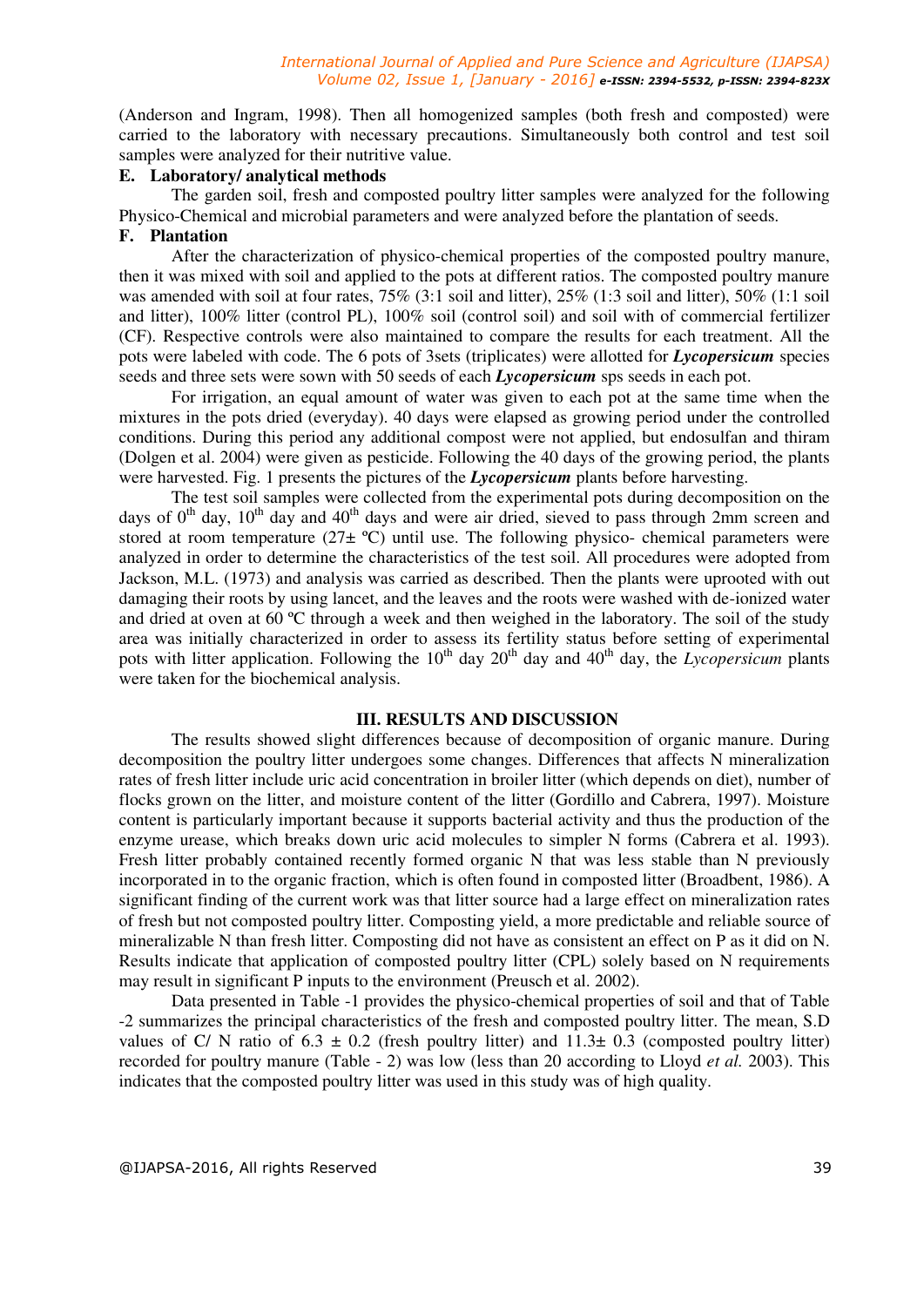*Lycopersicum sps* was cultivated in soil along with the poultry litter as an amendment. In experimental pots during decomposition of the poultry litter while plant grows indicates its utilization by the cultivated plants. Various parameters like pH, Organic Carbon  $(\%)$ , Nitrogen (g/kg), Phosphorus (g/kg), Potassium (g/kg), were analyzed in the soil at regular intervals at  $0<sup>th</sup>$  day,  $10<sup>th</sup>$  day and  $40<sup>th</sup>$  day. Total 6 units of pots were setup with different poultry amendments, soil and litter in 3:1, 1:1, 1:3 ratios were labeled as  $L_{31}$ ,  $L_{11}$ ,  $L_{13}$  respectively and other two units  $L_{CL}$ ,  $L_{CF}$ posses only poultry litter and soil with CF respectively. All the samples from  $L_{CS}$ ,  $L_{31}$ ,  $L_{11}$ ,  $L_{13}$ ,  $L_{CL}$ and  $L_{CF}$  were analyzed for all the above parameters.

pH was observed as 6.87, 7.23, 7.68, 8.20, 8.29 and 7.25 respectively for  $0^{th}$  day, 7.12, 7.18, 7.58, 7.99, 8.20, 7.15 respectively for 10<sup>th</sup> day and 7.20, 7.16, 7.41, 7.73, 8.16 and 7.13 respectively for 40<sup>th</sup> day. The Organic Carbon (%) resulted as 10.2, 15.5, 21.2, 26.6, 29.4 and 10.7 % respectively for  $0^{th}$  day, 10.0, 14.9, 20.8, 26.0, 29.0, 10.2 % respectively for  $10^{th}$  day and 9.8, 14.6, 20.4, 25.5, 28.9, 10.0 % respectively for 40th day. Nitrogen measured in (%) gram per kilogram, showed the values as 1.2, 2.1, 2.6, 3.2, 3.6, 1.9 % respectively for  $0^{th}$  day, 1.0, 1.9, 2.5, 3.1, 3.5, 1.7 % respectively for  $10^{th}$  day and 0.9, 1.9, 3.9, 5.7, 6.9, 1.1 % respectively for  $40^{th}$  day. Results of Phosphorus reported in mg/g were 1.1, 2.4, 4.3, 6.4, 7.5, 1.6 mg/g respectively for  $0<sup>th</sup>$  day, 1.1, 2.2, 4.1, 5.9, 7.2, 1.3 mg/g respectively for  $10^{th}$  day and 0.9, 1.9, 3.9, 5.7, 6.9, 1.1 mg/g respectively for  $40<sup>th</sup>$  day. Potassium levels were observed in those soils and reported in mg/g which was as follows 2.2, 5.2, 9.4, 12.5, 15.4, 3.4 respectively for  $0^{th}$  day, 2.0, 4.8, 8.9, 12.0, 15.2, 3.1 respectively for  $10^{th}$ day and 1.9, 4.5, 8.6, 11.8, 14.9, 2.9 respectively for  $40^{th}$  day.

From the results, it was evident that all the nutrients were gradually taken up by the plant during the course of cultivation in litter amended pots. There was a remarkable difference between the values of these parameters from control to test samples with ratios of soils and composted poultry litter.

The results showed variations in the different poultry litter amendments because of the addition of stabilized manure to soil can affect soil fertility by modifying the physical, chemical and biological properties of the soil (Dick and McCoy 1993). Application of different ratios of composted poultry litter (25%, 50%, 75% & 100%) and CF (Commercial fertilizer) increased vegetable growth yield relative to the control. All the amendments gave growth yields that were significantly similar and higher than the control except sole poultry litter treatment. Pots under CF treatment showed the less significant growth than the composted poultry amended treatment (3:1). However, in combination with composted poultry litter amended with soil and CF treatments increase in all parameters were noted down. This observation corroborates with the finding of Kapkiyai et al. (1998) that maize grain yields were significantly affected by manure and fertilizer application.

The soil organic Matter (SOM) is the source of nutrients for crops that maintain soil fertility and productivity in farming systems (Powell et al., 1999). A decline in organic matter is considered to create an array of negative effects on crop productivity, and therefore maintaining or improving the organic matter content is a prerequisite for ensuring soil quality, future agricultural productivity and sustainability (Katyal et al., 2001). In this study, out of all parameters, soil litter amended soils, SOC (Soil Organic Carbon) observed in one year of study ranged from 10.1 –29.5 % (0.465 – 4.861% SOM) (Ranamukhaarachchi *et al.,* 2005). According to Metson (1961), a productive soil should have an organic matter content of at least 4 %. The generally low organic carbon recorded during the seasons was due to the low inherent soil fertility, high soil temperature and aeration favouring faster microbial activity. Application of amendments (especially CPL and CF) during the one year of experimentation could not raise the organic carbon content in the respective amended pots to the optimum (2.32 %). This suggests that apart from the inherent soil fertility and the prevailing climatic conditions, appreciable rate of increase in SOC will depend on the length of time that management is imposed. This suggests that SOC content gives a picture of large changes in the soil in the long term.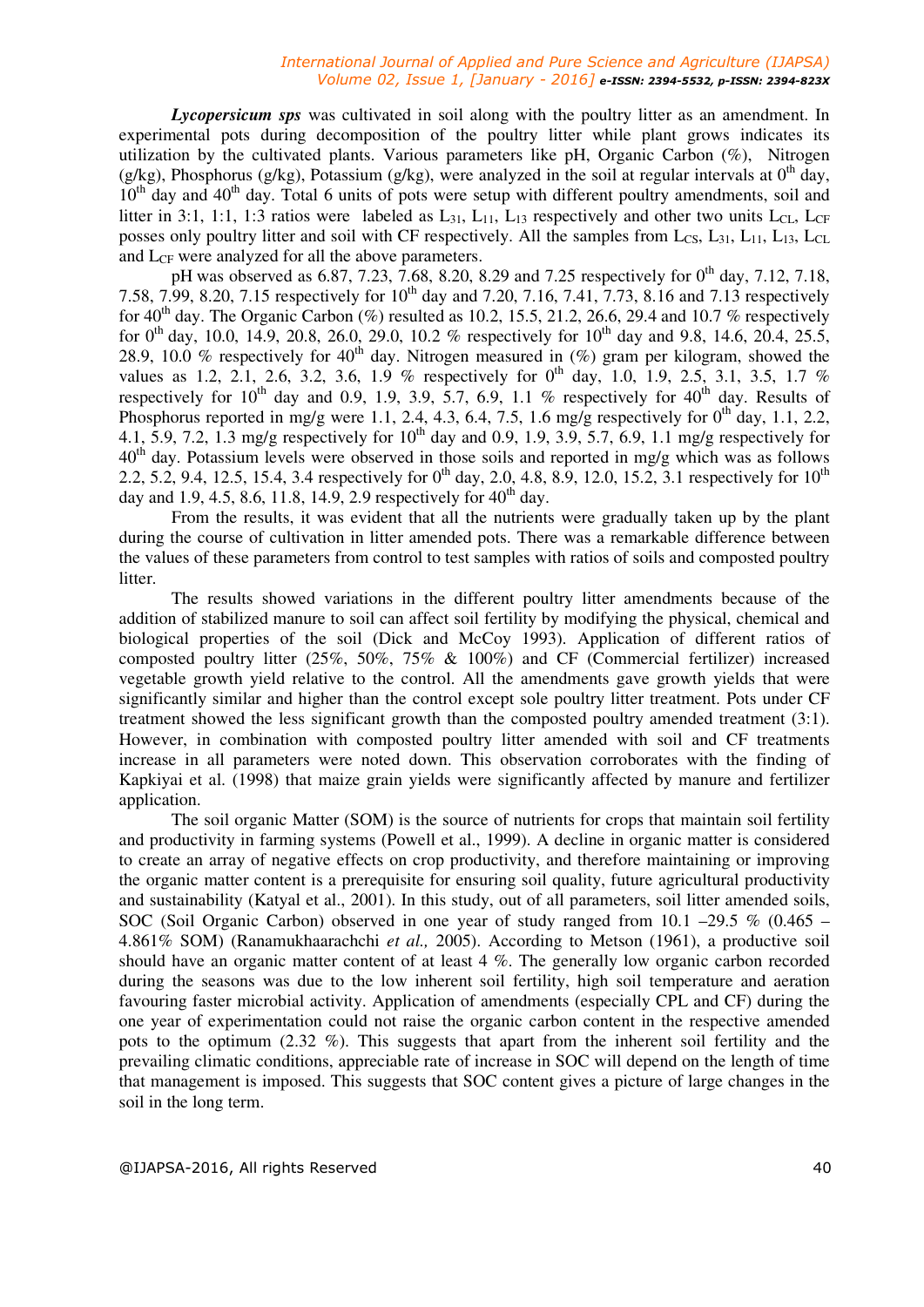The insignificant differences in nitrification following amendments application have been reported in literature. The nitrogen available for vegetables growth following application is often estimated from the ammonical N plus a portion of the soil organic nitrogen (Sluijsmans and Kolenbrander, 1997). This study confirmed an earlier observation by Paul and Beauchamp (1996) that the organic nitrogen fraction in manure was not available compared to the soil organic N. There is often a marked seasonality of organic matter decomposition in the wet and dry tropics due to a flush of decomposition associated with the rewetting of dry soils (Appel, 1997). This can lead to a pronounced flush of nitrate in the soil at the onset of the rains which is susceptible to leaching in cultivated soils. The soil of the study area experienced short dry spells which were followed by resumption of rains. This study has established that sampling periods rather influenced mineralization significantly than amendments and cropping systems.

Soil total Nitrogen levels of 0.05 - 0.13 % under amendments and vegetable growth systems were low. This was particularly due to the low soil organic carbon levels (0.77 - 1.37 % or 1.32 -2.36 % organic matter) found in this study following amendment and was in conformity with the findings of Ranamukhaarachchi et al. (2005) who reported low nitrogen levels under cropping systems in Bangladesh. According to Howarth (2005), the soil organic matter was composed of 5 - 6 % nitrogen. The observation could also be partially ascribed to N losses which occur mainly through leaching, surface runoff, denitrification, etc. In their study on N losses, Bijay and Sekhon (1977) observed that losses of N in the form of nitrate occurred due to leaching with cropping systems consisting of shallow rooted crops. Crop uptake of N is relatively inefficient and often results in average losses of 50 % because of leaching, volatilization or denitrification (Zublena, 1997). The data (Table -3) showed a general increase in exchangeable Potassium during the experimental period. A similar observation was made by Wicks et al. (1988) when they found a decline in potassium in cultivated soils over time.

Out of all plants, the maximum values of root length and shoot length of *Lycopersicum* plants grown in composted poultry litter amended (3:1) treatment, for  $10^{th}$ ,  $20^{th}$  &  $40^{th}$  days were observed as 4, 6.1, 7.8 and 10.5, 21.2, 32.5cm respectively. The minimum values were found in sole poultry litter treatment (100%) 2.4, 5.2, 6.5 and 8.7, 14.7, 20.5 cm respectively for  $10^{th}$ ,  $20^{th}$  &  $40^{th}$  days and that of control treatment of (soil with out amendment) *Lycopersicum* showed 3, 5.9, 7.2 and 9.6, 19.4, 29.5 cm respectively. The results indicated that the maximum fresh weight of root and shoot weights of *Lycopersicum* plants grown in composted poultry litter amended (3:1) treatment were found 0.09, 0.29, 0.53 and 0.29, 0.85, 2.38 g for  $10^{th}$ ,  $20^{th}$  &  $40^{th}$  days respectively. The minimum fresh weights of root and shoot values recorded were 0.05, 0.21, 0.39 and 0.16, 0.69, 1.99 g respectively in sole poultry litter treatment and the control treatment showed 0.07, 0.24, 0.48 and 0.22, 0.78, 2.27 g respectively. Out of biochemical properties of *Lycopersicum* plants, the minimum Biomass yield of *Lycopersicum* plants grown in sole poultry litter treatment was observed (viz., 73.2, 76.5 and 79.8 %) for  $10^{th}$ ,  $20^{th}$  &  $40^{th}$  days. The maximum biomass (78.4, 80.3 and 83.2 %) was found in composted poultry litter amended (3:1) treatment and that of control treatment showed 74.8, 77.3 and 81.5 % respectively for  $10^{th}$ ,  $20^{th}$  &  $40^{th}$  days.

The minimum leaf Carbohydrate content of *Lycopersicum* plant was found in sole poultry litter treatment (viz., 38.5, 45.6 and 51.8 %) for  $10^{th}$ ,  $20^{th}$  &  $40^{th}$  days respectively. The maximum leaf Carbohydrate content (40.3, 47.2 and 53.4 %) was observed in composted poultry litter amended (3:1) treatment and that of control treatment showed 39.3, 46.4 and 52.5 % respectively for  $10^{th}$ ,  $20^{th}$ & 40th days. *Lycopersicum* plants showed minimum amount of leaf Chlorophyll content in sole poultry litter treatment (viz., 1.5, 2.8, 4.1 mg/g) for  $10^{th}$ ,  $20^{th}$  &  $40^{th}$  days respectively. The maximum amount of leaf chlorophyll content was found in composted poultry litter amended (3:1) treatment (2.5, 4.2, 5.9 mg/g) for  $10^{th}$ ,  $20^{th}$  &  $40^{th}$  days respectively and that of control treatment showed 2.1, 3.9 and 5.2 % respectively for 10<sup>th</sup>, 20<sup>th</sup> & 40<sup>th</sup> days. The minimum leaf Nitrogen content of *Lycopersicum* plant was found in sole poultry litter treatment (viz., 4.5, 5.3, 6.5 g/kg) for  $10^{th}$ ,  $20^{th}$  & 40th days respectively. The maximum leaf Nitrogen content of *Lycopersicum* plant was observed in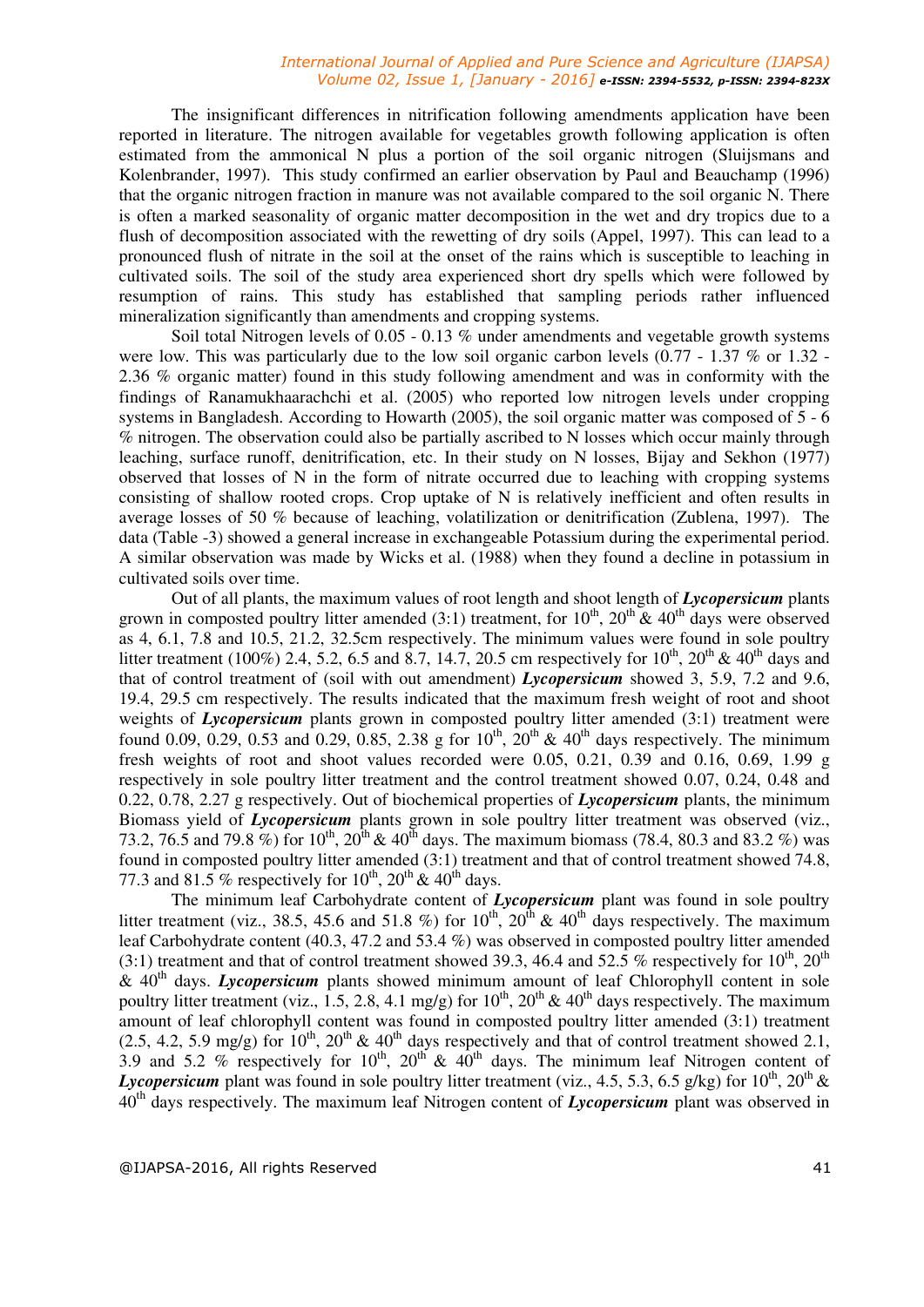composted poultry litter amended (3:1) treatment (5.1, 5.9, 7.2 g/kg) for  $10^{th}$ ,  $20^{th}$  &  $40^{th}$  days respectively and that of control treatment was showed 4.7, 5.6  $\&$  6.8 for 10<sup>th</sup>, 20<sup>th</sup>  $\&$  40<sup>th</sup> days respectively. These results indicated that the lower Protein content of *Lycopersicum* plants for 10<sup>th</sup>,  $20<sup>th</sup>$  & 40<sup>th</sup> days were observed in sole poultry litter treatment (viz., 28.12, 33.12, 40.62 mg/g) for  $10^{th}$ ,  $20^{th}$  &  $40^{th}$  days respectively. The higher protein content (31.87, 36.87, 45 mg/g) was found in composted poultry litter amended (3:1) treatment and that of control treatment showed 29.37, 35 & 42.5 mg/g for  $10^{th}$ ,  $20^{th}$  &  $40^{th}$  days respectively (Table-4).

#### **IV. CONCLUSION**

Poultry litter has shown to improve the growth of all the plants under test, as well as resulted in increase yields. Poultry litter not only increased yields but also increased protein content over control and commercial fertilizer pots. Higher yields and protein content at similar rates of litter and commercial fertilizer may result from the fact that litter provides a slow release nitrogen fertilizer, improves soil quality, and reduces soil acidity. The research provided a systematic monitoring of soil physico-chemical properties as affected by specific nutrient management practices in composted poultry litter amended soils. It has added to knowledge on the mineralization of nitrogen under different amendments. Results have shown that  $NO<sub>3</sub> - N$  could be subject to immobilization under amendments during decomposition of composted poultry litter. The research has demonstrated that composted poultry litter is a good store of phosphorus and that plants' need of phosphorus could be met through its application. Advantages of using composted poultry litter were food safety issues are addressed, less wear and tear on spreading machinery, better control of weed seeds and pests and odors during spreading are greatly reduced

#### **BIBLIOGRAPHY**

- [1] Anderson, J. M. and J. S. I. Ingram (eds.). 1998. Tropical Soil Biology and Fertility. A handbook of methods: 1- 221.
- [2] Anonymous. 1999. Compost utilization on the farm. In: Mark, D. (Ed.), Field Guide to On-Farm Composting. Publication No. 114, Natural Resource, Agriculture and Engineering Service (NRAES): 85–97.
- [3] Appel, T. 1997. Non-biomass soil organic nitrogen: The substrate for nitrogen mineralization flushes following soil drying- rewetting and for organic nitrogen rendered calcium chloride-extraction upon soil drying. *Soil Biol. Biochem.* 30:1445-1456.
- [4] Bolan, N. S., Adriano, D. C. and Mahimairaja, S. 2004. Distribution and bioavailability of trace elements in livestock and poultry manure byproducts. *Critical Reviews in Environmental Science and Technology* 34:291–338.
- [5] Bernhart, M., Fasina, O. O., Fulton, J. and Wood, C. W. 2010. Compaction of poultry litter. *J. Bioresource Technology*.101: 234-238.
- [6] Bijay, S. and Sekhon, G.S. 1977. Some measures of reducing leaching loss of nitrates beyond potential rooting zones. *Plant and Soil* 47: 203- 208.
- [7] Broadbent, F.E. 1986. Effects of organic matter on nitrogen and phosphorus supply to plants. p. 13–27. In Chen, Y. and Avnimeiech, Y. (ed.). The role of organic matter in modern agriculture. Martinus Nijhof Publ., Dordrecht, the Netherlands
- [8] Cabrera, M.L., Chiang, S. C. Merka, W. C. Thompson, S. A. and Pancorbo, O. C. 1993. Nitrogen transformations in surface-applied poultry litter: Effect of litter physical characteristics. *Soil Sci. Soc. Am. J.* 57:1519–1525.
- [9] Dick, W. A. and McCoy, E. I. 1993. Enhancing soil fertility by addition of compost. In: Hoitink, H. A. J., Keener, H. M. editors. Science and engineering of composting: design, environmental, microbiological and utilization aspects. Worthington, Ohio: The Reaissance Publications: 623-44.
- [10] Dolgen, D., Necdet Alpaslan, M. and Delen, N. 2004. use of an agro-industry treatment plant sludge on iceberg lettuce growth. Ecological Engineering. 23:117-125.
- [11] Eneji, A. E., Honna, T., Yamamoto, S., Irshad, M. and Endo, T. 2003. Changes in humic substances and phosphorus fractions during composting. *Communications in Soil Science and Plant Analysis* 34: 2303–2314.
- [12] Eneji, A. E., Yamamoto, S. and Honna, T. 2001. Rice growth and nutrient uptake as affected by livestock manure in four Japanese soils. *Journal of Plant Nutrition* 24: 333–343.
- [13] Faridullah, Muhammad Irshad, Sadahiro Yamamoto, Egrinya Eneji, A., Tomoji Uchiyama and Toshimasa Honna. 2009. Recycling of chicken and duck litter ash as a nutrient source for Japanese mustard spinach. *Journal of Plant Nutrition* 32: 1082-1091.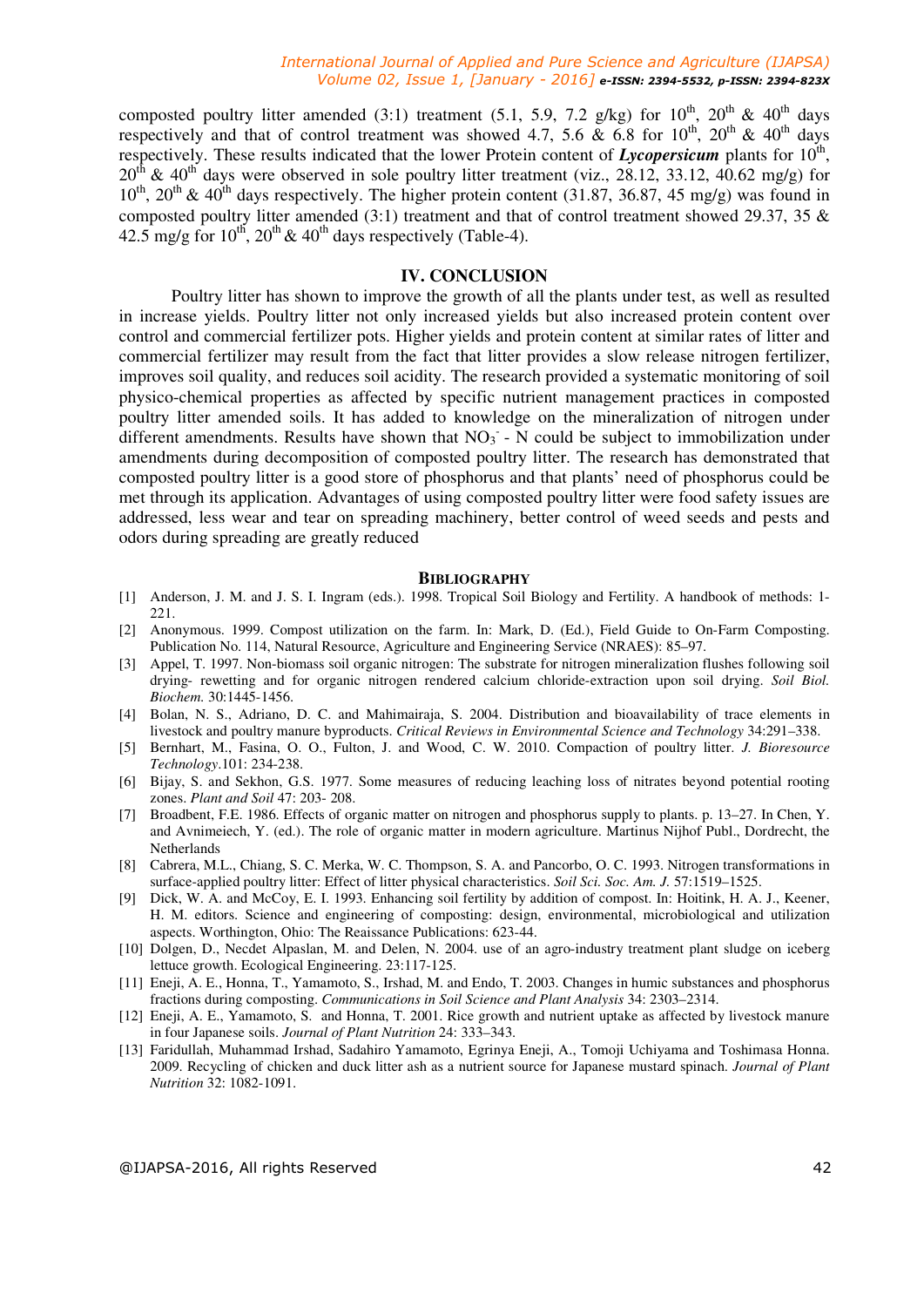- [14] Gordillo, R.M., and Cabrera, M. L. 1997. Mineralizable nitrogen in broiler litter: I. Effect of selected litter chemical characteristics. *J. Environ. Qual.* 26:1672–1679.
- [15] Howarth, W. R. 2005. The importance of soil organic matter in the fertility of organic matter production systems. Western Nutrient Management Conference 6: 244- 249.
- [16] \*Jackson, M.L. 1973. Soil Chemical Analysis, Prentice Hall of India Pvt. Ltd., New Delhi.
- [17] Kapkiyai, J. J., Karanja, N., Woomer, P.L. and Quresh, J. N. 1998. Soil organic carbon fractions in a long-term experiment and the potential for their use as a diagnostic assay in highland farming systems of Central Kenya. *African Crop Sci. J.* 6:19-28.
- [18] Katyal, J. C., Rao, N. H. and Reddy, M. N. 2001. Critical aspects of organic matter management in the tropics: the example of India. *Nutrient Cycling in Agro systems.* 61: 77- 88.
- [19] Lloyd, J. E., Herms, D. A., Stinner, B. R. and Hoitink, H. A. J. 2003. Organic mulches enhance overall plant growth. Turfgrass Trends Magazine, www.turfgrasstrends.com.
- [20] Lopez-Mosquera. M. E., F. Cabaleiro, M. J. Sainz, A. Lo´pez-Fabal, E. Carral, 2007. Fertilizing value of broiler litter: Effects of drying and pellatizing. *J. Bioresourse Technology*. doi:10.1016/j.biortech.2007.10.034.
- [21] Lowry, O. H., N. J. Rosebrough, A .L. Farr and R. J. Randall. 1951*. J. Bio Chem* 193 265.
- [22] \*Metson, A. J. 1961. Methods of chemical analysis for soil survey samples, New Zealand, DSIR, Soils Bulletin, 12 GVT Printer Wellington.
- [23] Moore, Jr., P. A., Daniel, T. C., Sharpley, A. N. and Wood, C. W. 1995. Poultry manure management: Environmentally sound options. *Journal of Soil and Water Conservation* 50: 321–327.
- [24] Olayinka, A. 1997. Nitrogen and phosphorus uptake by maize (Z*ea mays* L.) as affected by depth of animal manure incorporation. *Samaru Journal of Agricultural Research* 13: 59–66.
- [25] Paul, J. W. and Beauchamp, E. G. 1996. Nitrogen availability for corn in soils amended with urea, cattle slurry and solid and composted manures. Can. *Journal of Soil Science.* 73:253-266.
- [26] Paul, E. A. and Clark, F. E. 1996. Soil Microbiology and Biochemistry. Academic Press, San Diego: 182–197.
- [27] Powell, J. M., Ikpe, F. N. and Somda, Z. C. 1999. Crop yield and the fate of nitrogen and phosphorus following application of plant materials and feces to soil. *Nutrient Cycling in Agro systems*. 54: 215 – 226.
- [28] Preusch, P.L., P .R. Adler, L .J. Sikora and T. J. Tworkoski. 2002. Nitrogen and phosphorus availability in composted and uncomposted poultry litter. *J. Environ. Qual.* 31: 2051–2057.
- [29] Preush. P. L., F. Takeda and T. J. Tworkoski. 2004. N and P uptake by strawberry plants grown with composted poultry litter. *J. Sciencia Horticulturre.* 10: 91-103.
- [30] Ranamukhaarachchi, S. L., Mizanur- Rahman, M. D. and Begum, S. H. 2005. Soil fertility and land productivity under different cropping systems in highlands and medium highlands of Chandina sub- district, Bangladesh. *Asia-Pacific Journal of Rural Development.* 15 (1): 63- 76.
- [31] Sluijsmans, C.M. and Kolenbrander, G. J. 1997. The significance of animal manure as a source of nitrogen in soils. Pp. 403-411. In: Proc. Int. Seminar on Soil Environment and Fertility Management in Intensive Agriculture, Tokyo, Japan.
- [32] Sommerfeldt, T. G. and Chang, C. 1985. Changes in soil properties under annual applications of feedlot manure and different tillage practices. *Soil Sci. Soc. Am. J.* 49: 983–987.
- [33] Stephenson, A. H., McCaskey, T. A. and Ruffin, B. G. 1990. A survey of broiler litter composition and potential value as a nutrient resource. Biol. Wastes 34: 1–9.
- [34] Sweeten. J. M., 1988. Composting manure and sludge. In: proc. Natl. Poultry waste Manage. Symp, Department of poultry Science. The Ohio State University. Colombus. OH. pp 38-44.
- [35] Wicks, G. A., D.E. Smika, D. E. and Hergert, G.W. 1988. Long-term effects of no-tillage in a winter wheat (*Triticum aestivum*)–sorghum (*Sorghum bicolor*)–fallow rotation. *Weed Sci.* 36:384–393.
- [36] Zublena, J. P. 1997. Nutrient removal by crops in North Carolina. North Carolina Cooperative Extension Service Pub. Ag. : 439- 446.

*Table 1. Physico-chemical Characteristics of Garden Soil, Fresh and Composted Poultry litter (mean ± SD) n=6.* 

| S.No                        | <b>PARAMETER</b>                 | <b>GARDEN SOIL</b> | <b>FRESH</b>    | <b>COMPOSTED</b> |
|-----------------------------|----------------------------------|--------------------|-----------------|------------------|
|                             | $\mathbf{p}^{\mathrm{H}}$        | $6.87 \pm 0.02$    | $8.72 \pm 0.3$  | $8.29 \pm 0.2$   |
| $\mathcal{D}_{\mathcal{L}}$ | Electrical Conductivity<br>$(m-$ | $0.04 \pm 0.01$    | $0.36 \pm 0.02$ | $0.43 \pm 0.03$  |
|                             | mhos)                            |                    |                 |                  |
| 3                           | Water holding capacity $(\%)$    | $28 \pm 0.8$       | $16.5 \pm 1.3$  | $15.5 \pm 1.6$   |
| $\overline{4}$              | Moisture content $(\%)$          | $19.5 \pm 2.6$     | $31.5 \pm 1.4$  | $28.8 \pm 1.3$   |
|                             | Bulk Density $(g/cm^3)$          | $0.92 \pm 0.1$     | $0.81 \pm 0.1$  | $0.79 \pm 0.1$   |
| 6                           | Specific gravity                 | $1.48 \pm 0.2$     | $0.82 \pm 0.05$ | $0.81 \pm 0.04$  |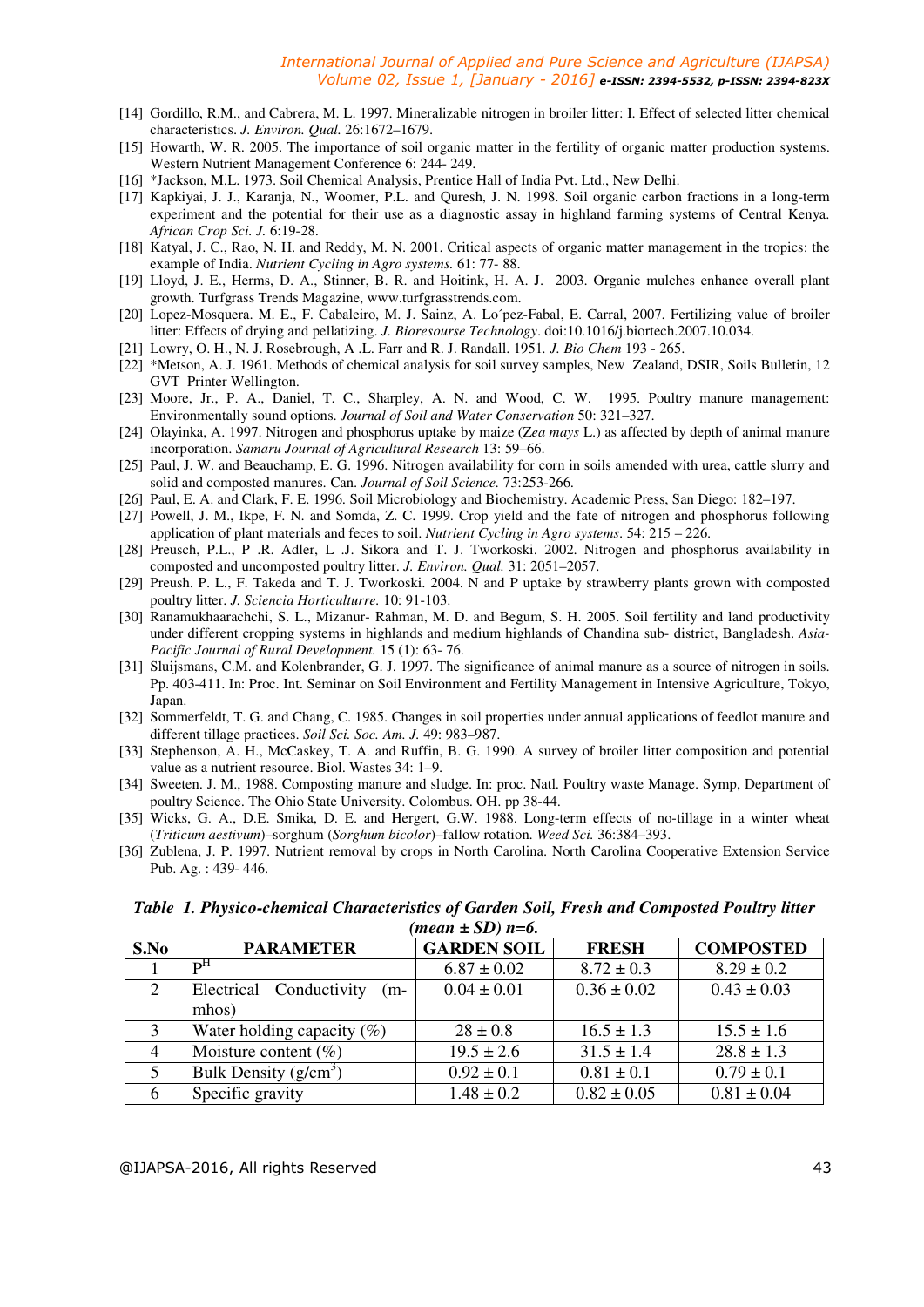| 7  | Porosity                  | $0.21 \pm 0.1$   | $0.50 \pm 0.1$  | $0.55 \pm 0.2$  |
|----|---------------------------|------------------|-----------------|-----------------|
| 8  | Organic Carbon (% d.w.)   | $10.2 \pm 0.2$   | $33.6 \pm 1.0$  | $29.4 \pm 0.9$  |
| 9  | Organic matter (%)        | $17.58 \pm 1.2$  | $57.9 \pm 1.2$  | $50.6 \pm 1.3$  |
| 10 | Soil Humus (%)            | $0.11 \pm 0.09$  | $2.73 \pm 0.7$  | $2.80 \pm 0.8$  |
| 11 | Total Nitrogen (%)        | $1.2 \pm 0.5$    | $4.3 \pm 0.7$   | $3.6 \pm 0.9$   |
| 12 | Phosphorus (g/kg)         | $1.16 \pm 0.15$  | $6.14 \pm 0.15$ | $7.63 \pm 0.15$ |
| 13 | Potassium (g/kg)          | $2.26 \pm 0.15$  | $16.2 \pm 0.15$ | $15.4 \pm 0.15$ |
| 14 | Sodium $(mg/g)$           | $8.2 \pm 0.8$    | $44.5 \pm 0.5$  | $42.8 \pm 0.5$  |
| 15 | Calcium $(mg/g)$          | $0.77 \pm 0.2$   | $6.78 \pm 0.5$  | $6.94 \pm 0.5$  |
| 16 | Magnesium $(mg/g)$        | $0.25 \pm 0.01$  | $0.65 \pm 0.1$  | $1.32 \pm 0.1$  |
| 17 | Nitrates $(mg/g)$         | $0.24 \pm 0.02$  | $0.52 \pm 0.04$ | $0.43 \pm 0.05$ |
| 18 | Sulphates (mg/g)          | $0.25 \pm 0.03$  | $0.86 \pm 0.05$ | $0.83 \pm 0.05$ |
| 19 | Chlorides $(mg/g)$        | $139.95 \pm 5.3$ | $967.4 \pm 6.2$ | $946.5 \pm 6.3$ |
| 20 | $C/N$ ratio               | $8.5 \pm 0.6$    | $6.3 \pm 0.2$   | $11.3 \pm 0.3$  |
| 21 | Microbial Activity (mg/g) | $17.38 \pm 1.3$  | $32.2 \pm 1.3$  | $38.0 \pm 1.4$  |

*Table 2. Pattern of arrangement of test pots of Lycopersicum esculentum* 

| S.No          | <b>CODE</b> | <b>TREATEMENT</b> | <b>MATERIALS USED FOR POT</b>       |
|---------------|-------------|-------------------|-------------------------------------|
|               | $L_{CS}$    | Control           | 10 Kg. of garden soil               |
| 2             | $L_{31}$    | 3:1               | 7.5 Kg. of garden soil              |
|               |             |                   | 2.5 Kg. of Composted poultry litter |
|               |             |                   | was used as organic manure.         |
| $\mathcal{F}$ | $L_{11}$    | 1:1               | 5 Kg. of garden soil                |
|               |             |                   | 5 Kg. of Composted poultry litter   |
|               |             |                   | was used as organic manure.         |
| 4             | $L_{13}$    | 1:3               | 2.5 Kg. of garden soil              |
|               |             |                   | 7.5 Kg. of Composted poultry litter |
|               |             |                   | was used as organic manure.         |
| 5             | $L_{CL}$    | Poultry litter    | 10 Kg. of Composted poultry litter  |
|               |             |                   | was used as organic manure.         |
| 6             | $L_{CF}$    | Soil with CF*     | 10 Kg. of garden soil               |
|               |             |                   | 1g. of commercial fertilizer        |

 **\* Commercial Fertilizer** 

*Table 3. Changes in some Physico-chemical properties of Soil of Lycopersicum sps cultivated in Experimental pots during Decomposition* 

| Sam             | Treatm  |                |                                              | $\overline{0^{th}}$ Day |                 |                        | $10^{th}$ Day  |                                              |                      |                           |                          | $40^{th}$ Day  |                                              |                  |                 |                            |
|-----------------|---------|----------------|----------------------------------------------|-------------------------|-----------------|------------------------|----------------|----------------------------------------------|----------------------|---------------------------|--------------------------|----------------|----------------------------------------------|------------------|-----------------|----------------------------|
| ple<br>Cod<br>e | ent     | P <sub>H</sub> | Orga<br>nic<br>Carb<br>on<br>$\mathscr{G}_o$ | N<br>$\mathscr{G}_o$    | P<br>(g/<br>kg) | K<br>(g/k)<br>$\bf{g}$ | P <sup>H</sup> | Orga<br>nic<br>Carb<br>on<br>$\mathscr{C}_o$ | N<br>$\mathscr{G}_o$ | P<br>$\mathbf{g}/$<br>kg) | K<br>(g/k)<br><b>g</b> ) | P <sup>H</sup> | Orga<br>nic<br>Carb<br>on<br>$\mathscr{G}_o$ | N<br>(% $\sigma$ | D<br>(ย/<br>kg) | K<br>(g/k)<br>$\mathbf{g}$ |
| $L_{CS}$        | Control | 6.87           | 10.2                                         | 1.2                     | 1.1             | 2.2                    | 7.12           | 10.0                                         | 1.0                  | 1.1                       | 2.0                      | 7.20           | 9.8                                          | 0.9              | 0.9             | 1.9                        |
| $L_{31}$        | 3:1     | 7.23           | 15.5                                         | 2.1                     | 2.4             | 5.2                    | 7.18           | 14.9                                         | 1.9                  | 2.2                       | 4.8                      | 7.16           | 14.6                                         | 1.8              | 1.9             | 4.5                        |
| T.<br>$L_{11}$  | 1:1     | 7.68           | 21.2                                         | 2.6                     | 4.3             | 9.4                    | 7.58           | 20.8                                         | 2.5                  | 4.1                       | 8.9                      | 7<br>7.41      | 20.4                                         | 2.3              | 3.9             | 8.6                        |

@IJAPSA-2016, All rights Reserved 44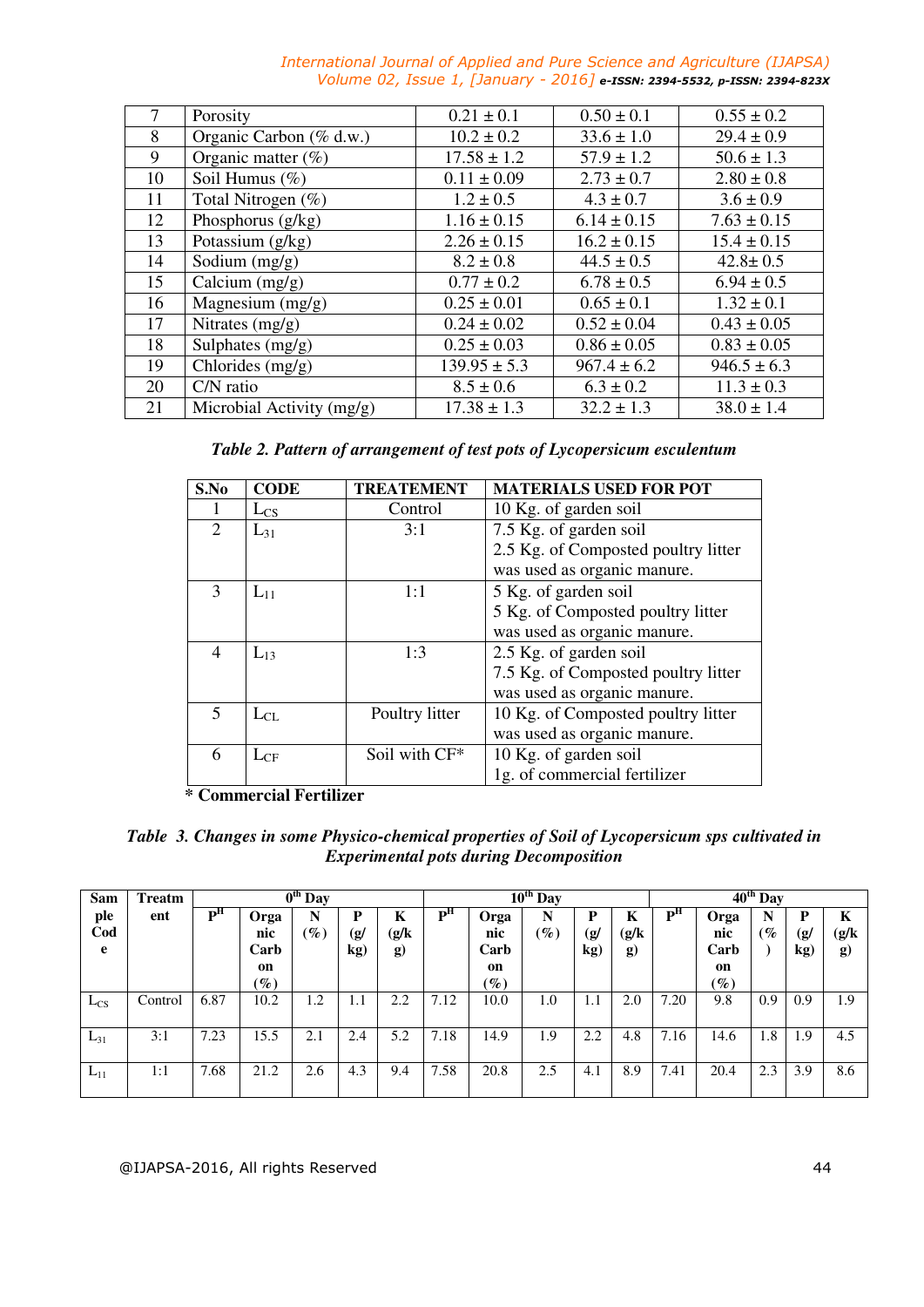| $L_{13}$ | 1:3                       | 8.20 | 26.6 | 3.2 | 6.4 | 12.5 | 7.99 | 26.0 | 3.1 | 5.9                    | 12.0 | 7.73                             | 25.5 | 3.0 | 5.7 | 11.8 |
|----------|---------------------------|------|------|-----|-----|------|------|------|-----|------------------------|------|----------------------------------|------|-----|-----|------|
| $L_{CL}$ | Poultry<br>litter         | 8.2  | 29.4 | 3.6 | 7.5 | 15.4 | 8.20 | 29.0 | 3.5 | 72<br>$\overline{1}$ . | 15.2 | 8.16                             | 28.9 | 3.3 | 6.9 | 14.9 |
| $L_{CF}$ | Soil<br>with<br>$\cap$ F* | 7.2  | 10.7 | 1.9 | 1.6 | 3.4  | 7.15 | 10.2 | 1.7 | 1.3                    | 3.1  | $\overline{\phantom{a}}$<br>7.13 | 10.0 | 1.6 | .   | 2.9  |

# *Table 4. Morphometrical and Bio-Chemical Parameters of Germinated Lycopersicum sps seeds in experimental pots*

| Pot<br>Code               | <b>Day</b>              |                  | Fresh plant<br>Height(cm) |             | <b>Fresh plant</b><br>Weight $(g)$ | <b>Chloroph</b><br>yll content | <b>Nitrog</b><br>en | <b>Biomas</b><br>s(%) | Protei<br>n | Carbohydr<br>ate  |
|---------------------------|-------------------------|------------------|---------------------------|-------------|------------------------------------|--------------------------------|---------------------|-----------------------|-------------|-------------------|
|                           |                         | <b>Root</b>      | <b>Shoot</b>              | <b>Root</b> | <b>Shoot</b>                       | (mg/g)                         | (mg/kg)             |                       | (mg/g)      | $(\%)$            |
| $L_{CS}$                  | 10 <sup>th</sup>        | $\overline{3}$   | $\overline{9.6}$          | 0.07        | 0.22                               | 2.1                            | 4.7                 | 74.8                  | 29.37       | 39.3              |
|                           | $\frac{Day}{20^{th}}$   |                  |                           |             |                                    |                                |                     |                       |             |                   |
|                           |                         | $\overline{5.9}$ | 19.4                      | 0.24        | 0.78                               | 3.9                            | $\overline{5.6}$    | 77.3                  | 35          | 46.4              |
|                           | $\frac{Day}{40^{th}}$   |                  |                           |             |                                    |                                |                     |                       |             |                   |
|                           |                         | 7.2              | 29.5                      | 0.48        | 2.27                               | 5.2                            | 6.8                 | 81.5                  | 42.5        | $\overline{52.5}$ |
|                           | $\frac{Day}{10^{th}}$   | $\overline{4}$   |                           |             |                                    |                                | $\overline{5.1}$    | 78.4                  |             |                   |
| $L_{31}$                  |                         |                  | 10.5                      | 0.09        | 0.29                               | $2.5\,$                        |                     |                       | 31.87       | 40.3              |
|                           | Day<br>20 <sup>th</sup> | 6.1              | 21.2                      | 0.29        | 0.85                               | 4.2                            | 5.9                 | 80.3                  | 36.87       | 47.2              |
|                           |                         |                  |                           |             |                                    |                                |                     |                       |             |                   |
|                           | $\frac{Day}{40^{th}}$   | 7.8              | 32.5                      | 0.53        | 2.38                               | 5.9                            | 7.2                 | 83.2                  | 45          | 53.4              |
|                           |                         |                  |                           |             |                                    |                                |                     |                       |             |                   |
| $L_{11}$                  | $\frac{Day}{10^{th}}$   | 3.2              | 9.4                       | 0.08        | 0.25                               | 2.2                            | 4.9                 | 76.3                  | 30.62       | 39.8              |
|                           | $\frac{Day}{20^{th}}$   |                  |                           |             |                                    |                                |                     |                       |             |                   |
|                           |                         | 5.7              | 19.9                      | 0.26        | 0.81                               | 4.0                            | 5.8                 | 79.5                  | 36.25       | 46.7              |
|                           | $\frac{Day}{40^{th}}$   |                  |                           |             |                                    |                                |                     |                       |             |                   |
|                           |                         | 7.3              | 29.7                      | 0.50        | 2.33                               | 5.5                            | $7.0\,$             | 82.5                  | 43.75       | 52.9              |
|                           | Day<br>$10^{\text{th}}$ |                  |                           |             |                                    |                                |                     |                       |             |                   |
| $L_{13}$                  |                         | 2.5              | 9.2                       | 0.07        | 0.23                               | 1.8                            | 4.6                 | 75.8                  | 28.75       | 39.2              |
|                           | $\frac{Day}{20^{th}}$   | $\overline{5.3}$ | 15.2                      | 0.25        | 0.78                               | 3.2                            | $\overline{5.4}$    | 78.2                  | 33.75       | 46.2              |
|                           |                         |                  |                           |             |                                    |                                |                     |                       |             |                   |
|                           | $\frac{Day}{40^{th}}$   | 6.8              | $\overline{21.5}$         | 0.48        | 2.26                               | 4.8                            | $\overline{6.7}$    | 81.8                  | 41.87       | 52.1              |
|                           |                         |                  |                           |             |                                    |                                |                     |                       |             |                   |
| $L_{CL}$                  | $\frac{Day}{10^{th}}$   | 2.4              | 8.7                       | 0.05        | 0.16                               | $\overline{1.5}$               | $\overline{4.5}$    | 73.2                  | 28.12       | 38.5              |
|                           | $\frac{Day}{20^{th}}$   |                  |                           |             |                                    |                                |                     |                       |             |                   |
|                           |                         | 5.2              | 14.7                      | 0.21        | 0.69                               | 2.8                            | 5.3                 | 76.5                  | 33.12       | 45.6              |
|                           | $\frac{Day}{40^{th}}$   |                  |                           |             |                                    |                                |                     |                       |             |                   |
|                           |                         | 6.5              | 20.5                      | 0.39        | 1.99                               | 4.1                            | 6.5                 | 79.8                  | 40.62       | $\overline{51.8}$ |
|                           | $\frac{Day}{10^{th}}$   |                  |                           |             |                                    |                                |                     |                       |             |                   |
| $\mathcal{L}_{\text{CF}}$ |                         | 3.1              | 9.8                       | 0.07        | 0.24                               | 2.2                            | 4.8                 | 75.2                  | 30          | 39.5              |
|                           | $\frac{Day}{20^{th}}$   | 5.9              | 19.7                      | 0.25        | 0.79                               | 3.9                            | 5.6                 | 78.5                  | 35          | 46.6              |
|                           |                         |                  |                           |             |                                    |                                |                     |                       |             |                   |
|                           | $\frac{Day}{40^{th}}$   | $7.1\,$          | 30.1                      | 0.50        | 2.30                               | 5.2                            | 6.9                 | 81.9                  | 43.12       | 52.7              |
|                           | Day                     |                  |                           |             |                                    |                                |                     |                       |             |                   |